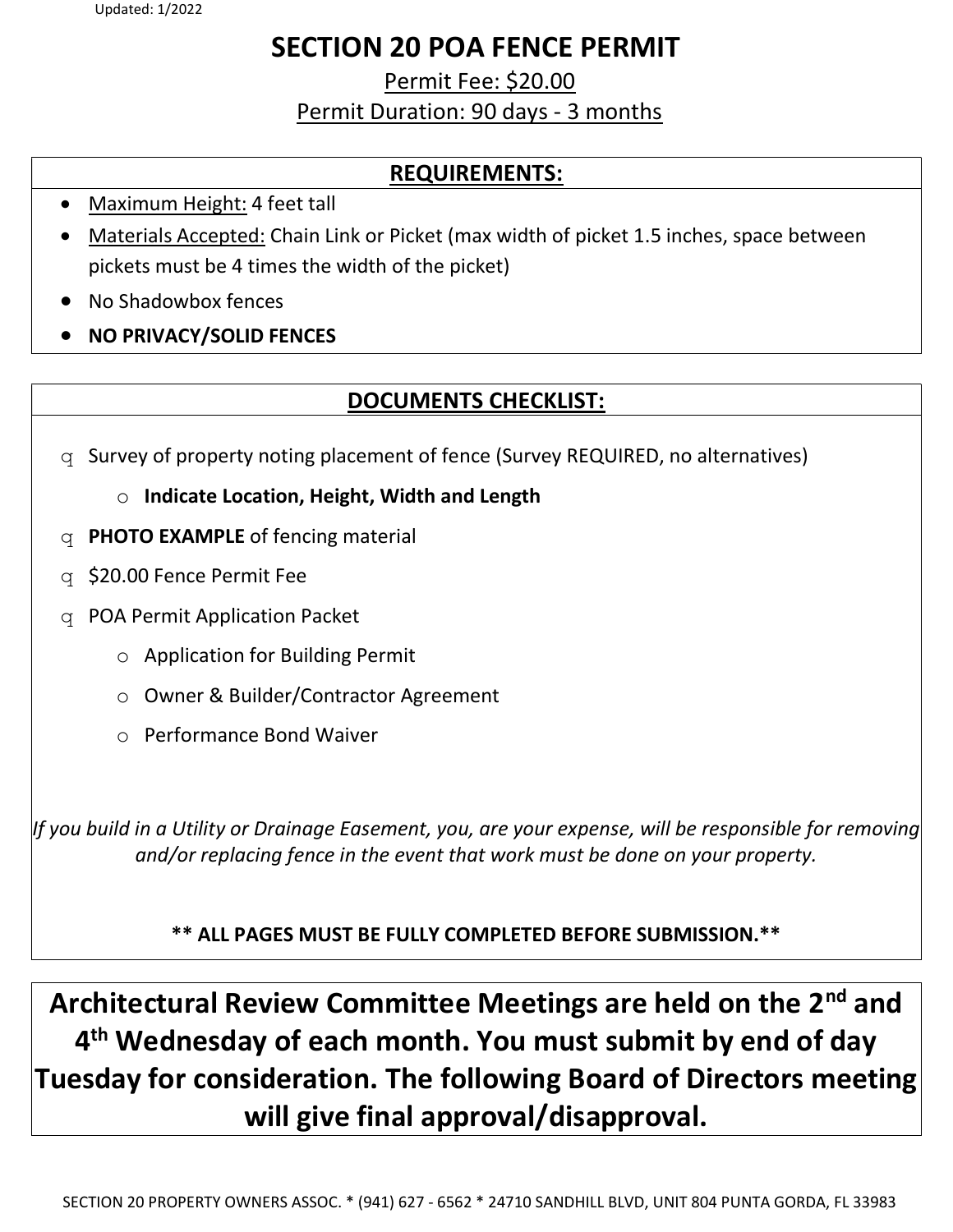| <b>APPLICATION FOR BUILDING PERMIT (CIRCLE ALL APPLICABLE)</b><br><b>WATER WELL</b><br><b>CONCRETE</b><br><b>ENCLOSURE</b><br><b>POOL</b><br>LANAI<br>PLAYGROUND<br>ANTENNA<br><b>ARBOR</b><br><b>PAVERS</b><br>AND/OR<br><b>HOUSE</b><br>KENNEL/<br><b>FLATWORK</b><br><b>FENCE</b><br>POOL CAGE<br>PATIO<br><b>EQUIP</b><br>PERGOLA<br><b>TRELLIS</b><br><b>DOGRUN</b><br><b>CONTRACTOR/BUILDER'S INFORMATION</b><br>NAME:<br>ADDRESS:<br><b>FAX#:</b><br>PHONE #:<br>LICENSE #:<br>DATE:<br><b>OWNER(S) INFORMATION</b><br>NAME:<br>DATE:<br>SIGNATURE:<br>NAME:<br>DATE:<br>SIGNATURE:<br><b>MAILING ADDRESS:</b><br>PHONE #:<br><b>ADDITIONAL PHONE #:</b><br>SPECIAL NOTE - COUNTY APPROVALS: Many structural changes require county permits. It is the homeowner's responsibility to<br>obtain all county approvals and permits. Charlotte County authorities should be contacted prior to beginning any work in order to verify<br><b>INITIAL</b><br>what procedures must be followed and to obtain required permit(s). County approval does not preclude the need for ARC approval.<br>DISCLAIMER: These plans have been reviewed for the limited purpose of determining aesthetic compatibility of the plans<br>within the community. These plans are approved on a limited basis. No review has been made with respect to functionality, safety, and<br>compliance with governmental regulations or otherwise and any party with respect to such matters should make no reliance on this approval.<br>INITIAL<br>The approving authority expressly disclaims liablity of any kind with respect to these plans, the review hereof, or any structures built pursuant<br>hereto, including, but not limited to, liablity for negligence or breach of express or implied warranty.<br><b>OFFICE USE ONLY</b><br><b>ITEM</b><br><b>ITEM</b><br>PAINT COLOR/SCHEME<br>FRONT SET-BACK (25' MIN)<br>SITE PLAN<br>REAR SET-BACK (15' MIN)<br>RIGHT SIDE SET-BACK (7'-6":MIN)<br>ANDSCAPE PLAN<br>CONTRACTOR/BUILDER AGREEMENT<br>LEFT SIDE SET-BACK (7'-6":MIN)<br>LIVING AREA (UNDER AIR)<br>PERMIT FEE<br>CONSTRUCTION DWGS/DOCUMENTS<br>BLOCK-LOT<br><b>NO</b><br>DATE:<br>PERMIT ISSUED<br><b>YES</b><br>AUTHORIZED ARCHITECTURAL COMMITTEE REP.: |  |  | Phone: (941) 627-6562 |  | Punta Gorda, FL 33983<br>Fax: (941) 627-0425 | Deep Creek - Section 20 Property Owners Association<br>24710 Sandhill Boulevard, Unit 804 | Email: poa@deepcreekfl.com |  |  |  |
|---------------------------------------------------------------------------------------------------------------------------------------------------------------------------------------------------------------------------------------------------------------------------------------------------------------------------------------------------------------------------------------------------------------------------------------------------------------------------------------------------------------------------------------------------------------------------------------------------------------------------------------------------------------------------------------------------------------------------------------------------------------------------------------------------------------------------------------------------------------------------------------------------------------------------------------------------------------------------------------------------------------------------------------------------------------------------------------------------------------------------------------------------------------------------------------------------------------------------------------------------------------------------------------------------------------------------------------------------------------------------------------------------------------------------------------------------------------------------------------------------------------------------------------------------------------------------------------------------------------------------------------------------------------------------------------------------------------------------------------------------------------------------------------------------------------------------------------------------------------------------------------------------------------------------------------------------------------------------------------------------------------------------------------------------------------------------------------------------------------------------------------------------------------------------------------------------------------------------------------------------------|--|--|-----------------------|--|----------------------------------------------|-------------------------------------------------------------------------------------------|----------------------------|--|--|--|
|                                                                                                                                                                                                                                                                                                                                                                                                                                                                                                                                                                                                                                                                                                                                                                                                                                                                                                                                                                                                                                                                                                                                                                                                                                                                                                                                                                                                                                                                                                                                                                                                                                                                                                                                                                                                                                                                                                                                                                                                                                                                                                                                                                                                                                                         |  |  |                       |  |                                              |                                                                                           |                            |  |  |  |
|                                                                                                                                                                                                                                                                                                                                                                                                                                                                                                                                                                                                                                                                                                                                                                                                                                                                                                                                                                                                                                                                                                                                                                                                                                                                                                                                                                                                                                                                                                                                                                                                                                                                                                                                                                                                                                                                                                                                                                                                                                                                                                                                                                                                                                                         |  |  |                       |  |                                              |                                                                                           |                            |  |  |  |
|                                                                                                                                                                                                                                                                                                                                                                                                                                                                                                                                                                                                                                                                                                                                                                                                                                                                                                                                                                                                                                                                                                                                                                                                                                                                                                                                                                                                                                                                                                                                                                                                                                                                                                                                                                                                                                                                                                                                                                                                                                                                                                                                                                                                                                                         |  |  |                       |  |                                              |                                                                                           |                            |  |  |  |
|                                                                                                                                                                                                                                                                                                                                                                                                                                                                                                                                                                                                                                                                                                                                                                                                                                                                                                                                                                                                                                                                                                                                                                                                                                                                                                                                                                                                                                                                                                                                                                                                                                                                                                                                                                                                                                                                                                                                                                                                                                                                                                                                                                                                                                                         |  |  |                       |  |                                              |                                                                                           |                            |  |  |  |
|                                                                                                                                                                                                                                                                                                                                                                                                                                                                                                                                                                                                                                                                                                                                                                                                                                                                                                                                                                                                                                                                                                                                                                                                                                                                                                                                                                                                                                                                                                                                                                                                                                                                                                                                                                                                                                                                                                                                                                                                                                                                                                                                                                                                                                                         |  |  |                       |  |                                              |                                                                                           |                            |  |  |  |
|                                                                                                                                                                                                                                                                                                                                                                                                                                                                                                                                                                                                                                                                                                                                                                                                                                                                                                                                                                                                                                                                                                                                                                                                                                                                                                                                                                                                                                                                                                                                                                                                                                                                                                                                                                                                                                                                                                                                                                                                                                                                                                                                                                                                                                                         |  |  |                       |  |                                              |                                                                                           |                            |  |  |  |
|                                                                                                                                                                                                                                                                                                                                                                                                                                                                                                                                                                                                                                                                                                                                                                                                                                                                                                                                                                                                                                                                                                                                                                                                                                                                                                                                                                                                                                                                                                                                                                                                                                                                                                                                                                                                                                                                                                                                                                                                                                                                                                                                                                                                                                                         |  |  |                       |  |                                              |                                                                                           |                            |  |  |  |
|                                                                                                                                                                                                                                                                                                                                                                                                                                                                                                                                                                                                                                                                                                                                                                                                                                                                                                                                                                                                                                                                                                                                                                                                                                                                                                                                                                                                                                                                                                                                                                                                                                                                                                                                                                                                                                                                                                                                                                                                                                                                                                                                                                                                                                                         |  |  |                       |  |                                              |                                                                                           |                            |  |  |  |
|                                                                                                                                                                                                                                                                                                                                                                                                                                                                                                                                                                                                                                                                                                                                                                                                                                                                                                                                                                                                                                                                                                                                                                                                                                                                                                                                                                                                                                                                                                                                                                                                                                                                                                                                                                                                                                                                                                                                                                                                                                                                                                                                                                                                                                                         |  |  |                       |  |                                              |                                                                                           |                            |  |  |  |
|                                                                                                                                                                                                                                                                                                                                                                                                                                                                                                                                                                                                                                                                                                                                                                                                                                                                                                                                                                                                                                                                                                                                                                                                                                                                                                                                                                                                                                                                                                                                                                                                                                                                                                                                                                                                                                                                                                                                                                                                                                                                                                                                                                                                                                                         |  |  |                       |  |                                              |                                                                                           |                            |  |  |  |
|                                                                                                                                                                                                                                                                                                                                                                                                                                                                                                                                                                                                                                                                                                                                                                                                                                                                                                                                                                                                                                                                                                                                                                                                                                                                                                                                                                                                                                                                                                                                                                                                                                                                                                                                                                                                                                                                                                                                                                                                                                                                                                                                                                                                                                                         |  |  |                       |  |                                              |                                                                                           |                            |  |  |  |
|                                                                                                                                                                                                                                                                                                                                                                                                                                                                                                                                                                                                                                                                                                                                                                                                                                                                                                                                                                                                                                                                                                                                                                                                                                                                                                                                                                                                                                                                                                                                                                                                                                                                                                                                                                                                                                                                                                                                                                                                                                                                                                                                                                                                                                                         |  |  |                       |  |                                              |                                                                                           |                            |  |  |  |
|                                                                                                                                                                                                                                                                                                                                                                                                                                                                                                                                                                                                                                                                                                                                                                                                                                                                                                                                                                                                                                                                                                                                                                                                                                                                                                                                                                                                                                                                                                                                                                                                                                                                                                                                                                                                                                                                                                                                                                                                                                                                                                                                                                                                                                                         |  |  |                       |  |                                              |                                                                                           |                            |  |  |  |
|                                                                                                                                                                                                                                                                                                                                                                                                                                                                                                                                                                                                                                                                                                                                                                                                                                                                                                                                                                                                                                                                                                                                                                                                                                                                                                                                                                                                                                                                                                                                                                                                                                                                                                                                                                                                                                                                                                                                                                                                                                                                                                                                                                                                                                                         |  |  |                       |  |                                              |                                                                                           |                            |  |  |  |
|                                                                                                                                                                                                                                                                                                                                                                                                                                                                                                                                                                                                                                                                                                                                                                                                                                                                                                                                                                                                                                                                                                                                                                                                                                                                                                                                                                                                                                                                                                                                                                                                                                                                                                                                                                                                                                                                                                                                                                                                                                                                                                                                                                                                                                                         |  |  |                       |  |                                              |                                                                                           |                            |  |  |  |
|                                                                                                                                                                                                                                                                                                                                                                                                                                                                                                                                                                                                                                                                                                                                                                                                                                                                                                                                                                                                                                                                                                                                                                                                                                                                                                                                                                                                                                                                                                                                                                                                                                                                                                                                                                                                                                                                                                                                                                                                                                                                                                                                                                                                                                                         |  |  |                       |  |                                              |                                                                                           |                            |  |  |  |
|                                                                                                                                                                                                                                                                                                                                                                                                                                                                                                                                                                                                                                                                                                                                                                                                                                                                                                                                                                                                                                                                                                                                                                                                                                                                                                                                                                                                                                                                                                                                                                                                                                                                                                                                                                                                                                                                                                                                                                                                                                                                                                                                                                                                                                                         |  |  |                       |  |                                              |                                                                                           |                            |  |  |  |
|                                                                                                                                                                                                                                                                                                                                                                                                                                                                                                                                                                                                                                                                                                                                                                                                                                                                                                                                                                                                                                                                                                                                                                                                                                                                                                                                                                                                                                                                                                                                                                                                                                                                                                                                                                                                                                                                                                                                                                                                                                                                                                                                                                                                                                                         |  |  |                       |  |                                              |                                                                                           |                            |  |  |  |
|                                                                                                                                                                                                                                                                                                                                                                                                                                                                                                                                                                                                                                                                                                                                                                                                                                                                                                                                                                                                                                                                                                                                                                                                                                                                                                                                                                                                                                                                                                                                                                                                                                                                                                                                                                                                                                                                                                                                                                                                                                                                                                                                                                                                                                                         |  |  |                       |  |                                              |                                                                                           |                            |  |  |  |
|                                                                                                                                                                                                                                                                                                                                                                                                                                                                                                                                                                                                                                                                                                                                                                                                                                                                                                                                                                                                                                                                                                                                                                                                                                                                                                                                                                                                                                                                                                                                                                                                                                                                                                                                                                                                                                                                                                                                                                                                                                                                                                                                                                                                                                                         |  |  |                       |  |                                              |                                                                                           |                            |  |  |  |
|                                                                                                                                                                                                                                                                                                                                                                                                                                                                                                                                                                                                                                                                                                                                                                                                                                                                                                                                                                                                                                                                                                                                                                                                                                                                                                                                                                                                                                                                                                                                                                                                                                                                                                                                                                                                                                                                                                                                                                                                                                                                                                                                                                                                                                                         |  |  |                       |  |                                              |                                                                                           |                            |  |  |  |
|                                                                                                                                                                                                                                                                                                                                                                                                                                                                                                                                                                                                                                                                                                                                                                                                                                                                                                                                                                                                                                                                                                                                                                                                                                                                                                                                                                                                                                                                                                                                                                                                                                                                                                                                                                                                                                                                                                                                                                                                                                                                                                                                                                                                                                                         |  |  |                       |  |                                              |                                                                                           |                            |  |  |  |
|                                                                                                                                                                                                                                                                                                                                                                                                                                                                                                                                                                                                                                                                                                                                                                                                                                                                                                                                                                                                                                                                                                                                                                                                                                                                                                                                                                                                                                                                                                                                                                                                                                                                                                                                                                                                                                                                                                                                                                                                                                                                                                                                                                                                                                                         |  |  |                       |  |                                              |                                                                                           |                            |  |  |  |
|                                                                                                                                                                                                                                                                                                                                                                                                                                                                                                                                                                                                                                                                                                                                                                                                                                                                                                                                                                                                                                                                                                                                                                                                                                                                                                                                                                                                                                                                                                                                                                                                                                                                                                                                                                                                                                                                                                                                                                                                                                                                                                                                                                                                                                                         |  |  |                       |  |                                              |                                                                                           |                            |  |  |  |
|                                                                                                                                                                                                                                                                                                                                                                                                                                                                                                                                                                                                                                                                                                                                                                                                                                                                                                                                                                                                                                                                                                                                                                                                                                                                                                                                                                                                                                                                                                                                                                                                                                                                                                                                                                                                                                                                                                                                                                                                                                                                                                                                                                                                                                                         |  |  |                       |  |                                              |                                                                                           |                            |  |  |  |
|                                                                                                                                                                                                                                                                                                                                                                                                                                                                                                                                                                                                                                                                                                                                                                                                                                                                                                                                                                                                                                                                                                                                                                                                                                                                                                                                                                                                                                                                                                                                                                                                                                                                                                                                                                                                                                                                                                                                                                                                                                                                                                                                                                                                                                                         |  |  |                       |  |                                              |                                                                                           |                            |  |  |  |
|                                                                                                                                                                                                                                                                                                                                                                                                                                                                                                                                                                                                                                                                                                                                                                                                                                                                                                                                                                                                                                                                                                                                                                                                                                                                                                                                                                                                                                                                                                                                                                                                                                                                                                                                                                                                                                                                                                                                                                                                                                                                                                                                                                                                                                                         |  |  |                       |  |                                              |                                                                                           |                            |  |  |  |
|                                                                                                                                                                                                                                                                                                                                                                                                                                                                                                                                                                                                                                                                                                                                                                                                                                                                                                                                                                                                                                                                                                                                                                                                                                                                                                                                                                                                                                                                                                                                                                                                                                                                                                                                                                                                                                                                                                                                                                                                                                                                                                                                                                                                                                                         |  |  |                       |  |                                              |                                                                                           |                            |  |  |  |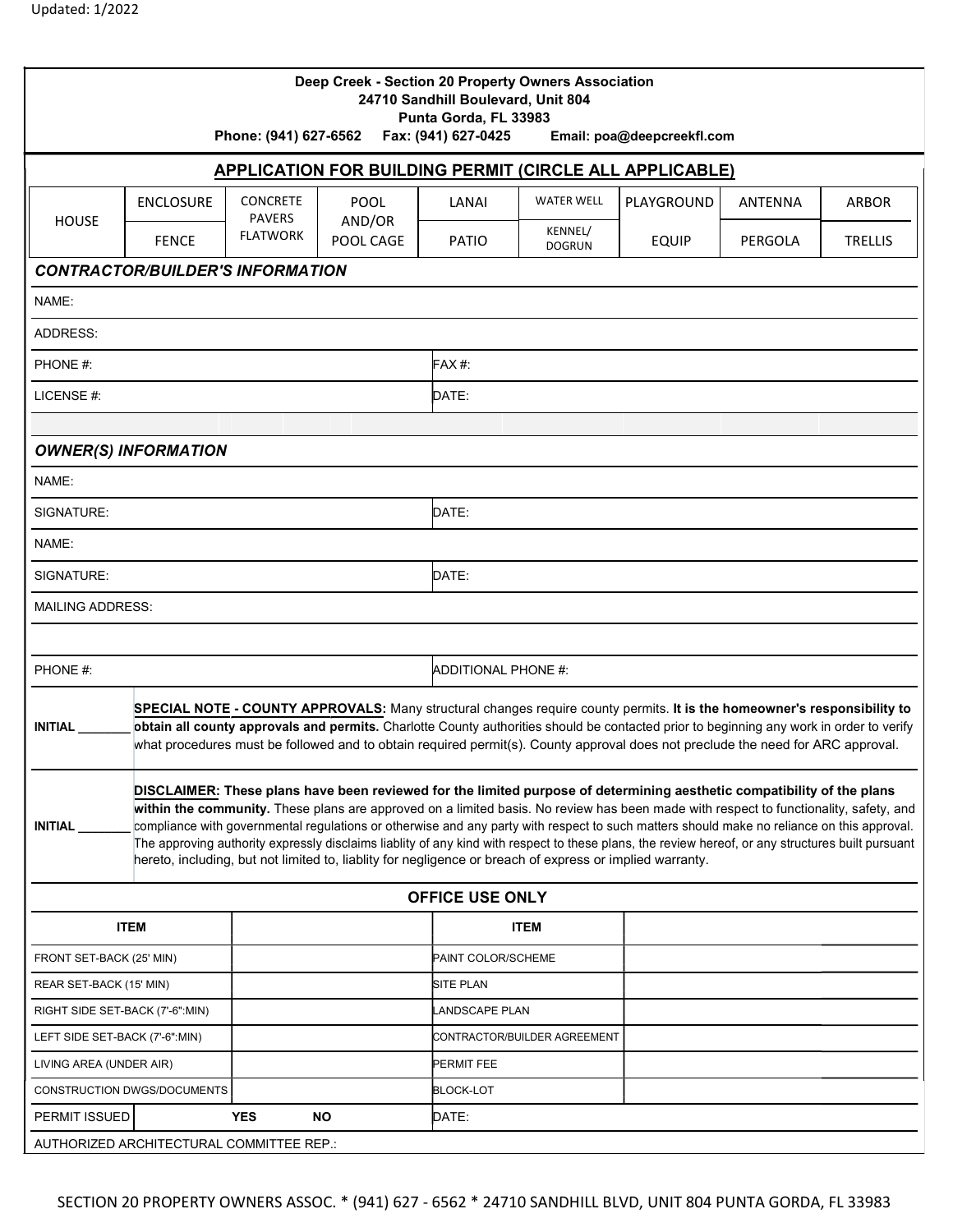#### Section 20 Property Owner's Association

24710 Sandhill Boulevard, Unit 804, Punta Gorda, Fl. 33983 Phone: (941) 627-6562 Fax: (941) 627-0425, email: poa@deepcreekfl.com

#### OWNER & CONTRACTOR/BUILDER'S AGREEMENT

Project Location: Street Address Block Block Lot

- 1) Any and all excess fill will be removed from the building site.
- 2) Dumping of fill or other material on right-of-ways, greenbelts, common areas or private property is prohibited.
- 3) A clean, safe work area shall be maintained for the duration of the project and any incidental damage to or debris upon surrounding right-of-ways, greenbelts, common areas or private property shall be the responsibility of the permit holder to clean, remove, repair or restore immediately. When we are under a **Named Storm Watch**, all construction material and debris must be secured.
- 4) All vehicles of any type are prohibited from traversing right-of-ways, greenbelts, common areas or private property in any way. (Any exception requires prior approval by grantor)
- 5) This permit is good for 90-days (3 months) from date of issue. The Section 20 permit shall be posted in the permit box along with all other pertinent documentation.
- 6) I agree to pay any applicable permit fees and submit the following: Site Plan and if applicable (1) Set Blue Prints; Landscaping Plan showing plantings; and Color Scheme w/Paint Chips.
- 7) I have been given access to and have read the Deed Restrictions and agree to all of the Deed Restrictions as well as the above requirements.
- 8) If you build in a Utility or Drainage Easement, you, at your expense, will be responsible for removing and/or replacing the fence in the event that work must be completed on your property.

 $\_$  , and the contribution of the contribution of  $\_$  . The contribution of  $\_$  ,  $\_$  ,  $\_$  ,  $\_$  ,  $\_$  ,  $\_$  ,  $\_$  ,  $\_$  ,  $\_$  ,  $\_$  ,  $\_$  ,  $\_$  ,  $\_$  ,  $\_$  ,  $\_$  ,  $\_$  ,  $\_$  ,  $\_$  ,  $\_$  ,  $\_$  ,  $\_$  ,  $\_$  ,  $\_$  ,  $\_$  , Owner Name Contractor/Builder Company Name \_\_\_\_\_\_\_\_\_\_\_\_\_\_\_\_\_\_\_\_\_\_\_\_\_\_\_\_\_\_\_\_\_\_\_ \_\_\_\_\_\_\_\_\_\_\_\_\_\_\_\_\_\_\_\_\_\_\_\_\_\_\_\_\_\_\_\_\_\_\_

Owner Signature Contractor/Builder Name

Date Contractor/Builder Signature

\_\_\_\_\_\_\_\_\_\_\_\_\_\_\_\_\_\_\_\_\_\_\_ \_\_\_\_\_\_\_\_\_\_\_\_\_\_\_\_\_\_\_\_\_\_\_\_\_\_\_\_\_\_\_\_\_\_\_

 $\overline{\phantom{a}}$  , where  $\overline{\phantom{a}}$ Date